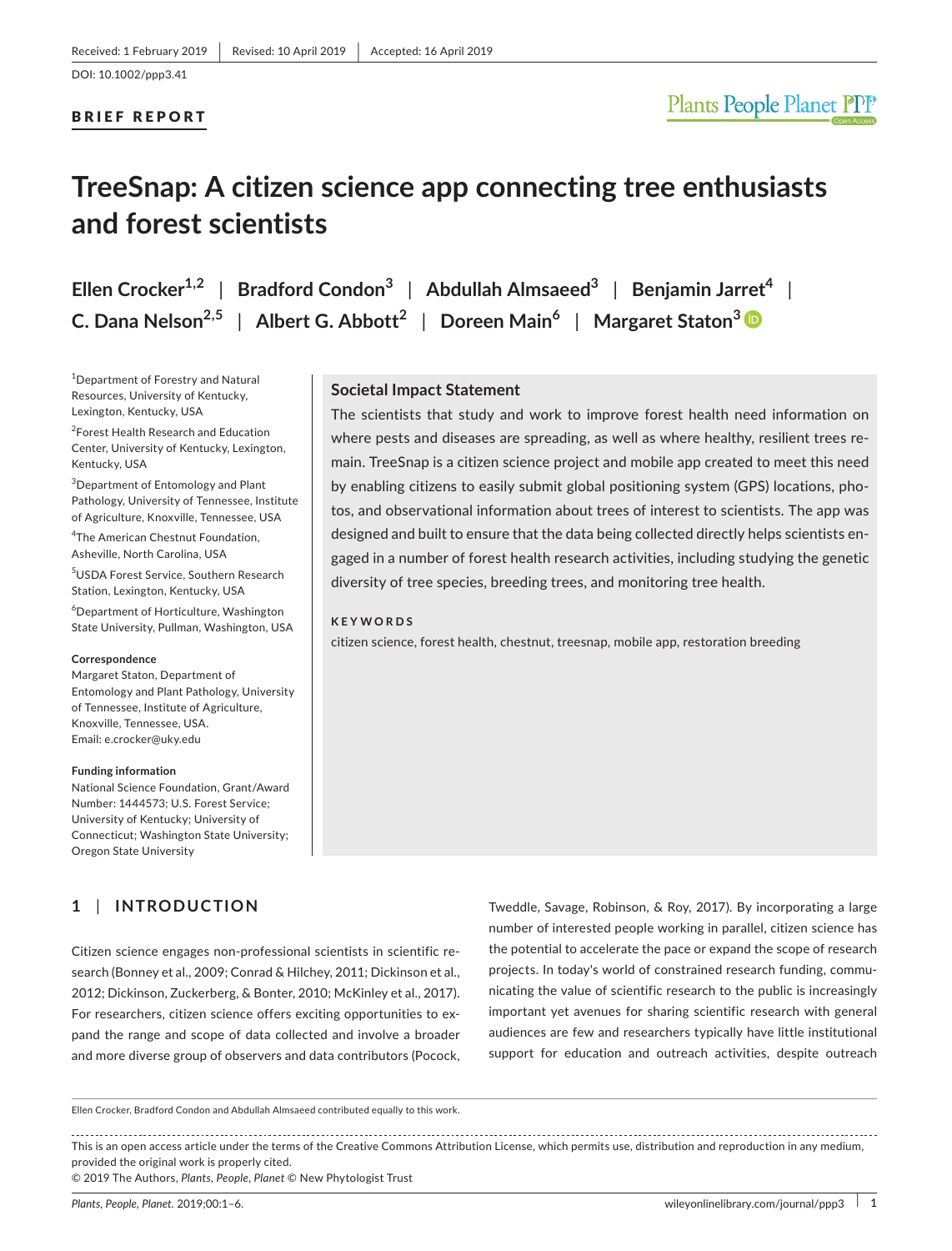being a requirement of many grant funding agencies. Citizen science directly connects scientists to the public and shares the importance of their work (Sauermann & Franzoni, 2015).

Citizen science is not a new idea. From early naturalists to long standing species range surveys that rely on contributions from members of the public (Miller‐Rushing, Primack, & Bonney, 2012; Silvertown, 2009), engaging non‐professionals in scientific research has repeatedly demonstrated great value for researchers and participants alike. The increasing ubiquity of the internet and mobile phones has rapidly expanded the reach and potential of non‐profes‐ sionals collaborating in scientific research or conducting their own research (Bonney et al., 2014; Graham, Henderson, & Schloss, 2011; Land‐Zandstra, Devilee, Snik, Buurmeijer, & Broek, 2016; Newman et al., 2012). For example, while ornithological research has a long history of utilizing citizen scientists, newer online community platforms for birders, like eBird from Cornell's Lab of Ornithology, have greatly enhanced the ease with which citizen scientists can contrib‐ ute data, increasing the amount of data collected, with more than 7.5 million bird observations reported to the eBird website on average each month (Sullivan et al., 2014).

While citizen science holds great potential for professional scientists and participants alike, there are also inherent challenges such as ensuring that the quality of data collected is sufficiently rigorous for incorporation into research (Dickinson et al., 2010). Without care‐ ful consideration, projects that engage non‐professional scientists in research run the risk of collecting data that cannot be directly applied to ongoing research or having low public participation. This is especially true in the world of mobile applications. For exam‐ ple, while there are many plant-related mobile apps available, few have a primary goal of contributing to ongoing scientific research. Instead, most serve as identification aides and/or act as repositories of educational information already publicly available, such as Forest Tree Identification (Discovery Green Lab, 2019), PictureThis ‐ Plant Identifier (Glority LLC, 2019), About My Woods (Innovative Natural Resource Solutions LLC, 2019), and SEEDN (Bugwood, 2019). These types of apps are useful, but none focuses on facilitating scientifi‐ cally meaningful collaborations between non‐professional and pro‐ fessional researchers.

With this is mind, we created the TreeSnap mobile app [\(https://](https://treesnap.org/) [treesnap.org/\)](https://treesnap.org/) to meet a specific research need: to connect citizen scientists to restoration tree breeders seeking new tree breeding material and forest pest/pathogen sightings (Box 1). We work di‐ rectly with restoration tree breeders across different tree species killed by invasive pests and pathogens: for example, ashes (*Fraxinus* spp.) and the emerald ash borer (*Agrilus planipennis*), or the American elm (*Ulmus americana*) and Dutch elm disease (*Ophiostoma ulmi*, *Ophiostoma himal‐ulmi*, *Ophiostoma novo‐ulmi*). Partners are looking for new trees in natural settings to add to their breeding programs. Many restoration tree breeders have ongoing collaborations with highly trained volunteers to find and report these trees but it has historically been difficult to collect and curate submitted data. In some cases the organizations had established protocols for accepting citi‐ zen reports, but these were with physical forms or webforms that re‐ quired manually entering coordinates and associated tree data. The creation of a mobile phone app better facilitates this ongoing work by standardizing data collection, prompting users through additional useful data collection questions, adding the ability to take photos associated with the record, automating GPS reporting, and aggregat‐ ing all data in a single easy to use online interface. To ensure the app features met the scientific needs, TreeSnap was designed and imple‐ mented focusing on a small number of specific tree species of inter‐ est where scientific partners were actively seeking data. However, data on other species can also be collected and new focal species can be added. As more scientists have learned about TreeSnap, the app's focus has widened to include more diverse partnerships and more trees.

## **2** | **HOW TREESNAP WORKS**

The TreeSnap mobile app is freely available on both iOS and Android. After downloading the app and creating an account, a user is presented with a list of tree species with active research partnerships (Figure 1a). This list is automatically filtered by the app to present native species of interest in their current location, for example, a user in the eastern

#### BOX 1 Best Practices

TreeSnap follows a range of best practices proposed to improve how citizen science is conducted (Budde et al., 2017; Sachs, Super, & Prysby, 2008). For example:

- **Accessibility:** The app is freely available on the majority of mobile platforms. Source code for the mobile ([https://github.com/statonlab/](https://github.com/statonlab/Treesnap-mobile) [Treesnap-mobile](https://github.com/statonlab/Treesnap-mobile)) and web app ([https://github.com/statonlab/Treesnap-website\)](https://github.com/statonlab/Treesnap-website) is open source and freely available under a GPL‐3.0 license.
- **Consistent Protocol:** The TreeSnap submission form ensures a common‐structured and partner‐specified set of questions are an‐ swered by each participant for each focal tree species. The plain language, pop‐up help diagrams, and background information guide less experienced users and help create a positive learning experience.
- **Real Research:** Our policy requires that partners will actively use data collected in TreeSnap for meaningful research that generates new knowledge of trees with real‐world outcomes.
- **Data Security:** Personal user data are not shared with anyone, including scientists. Exact location of observed trees are also protected and limited to scientific partners to minimize risk of timber theft and vandalism.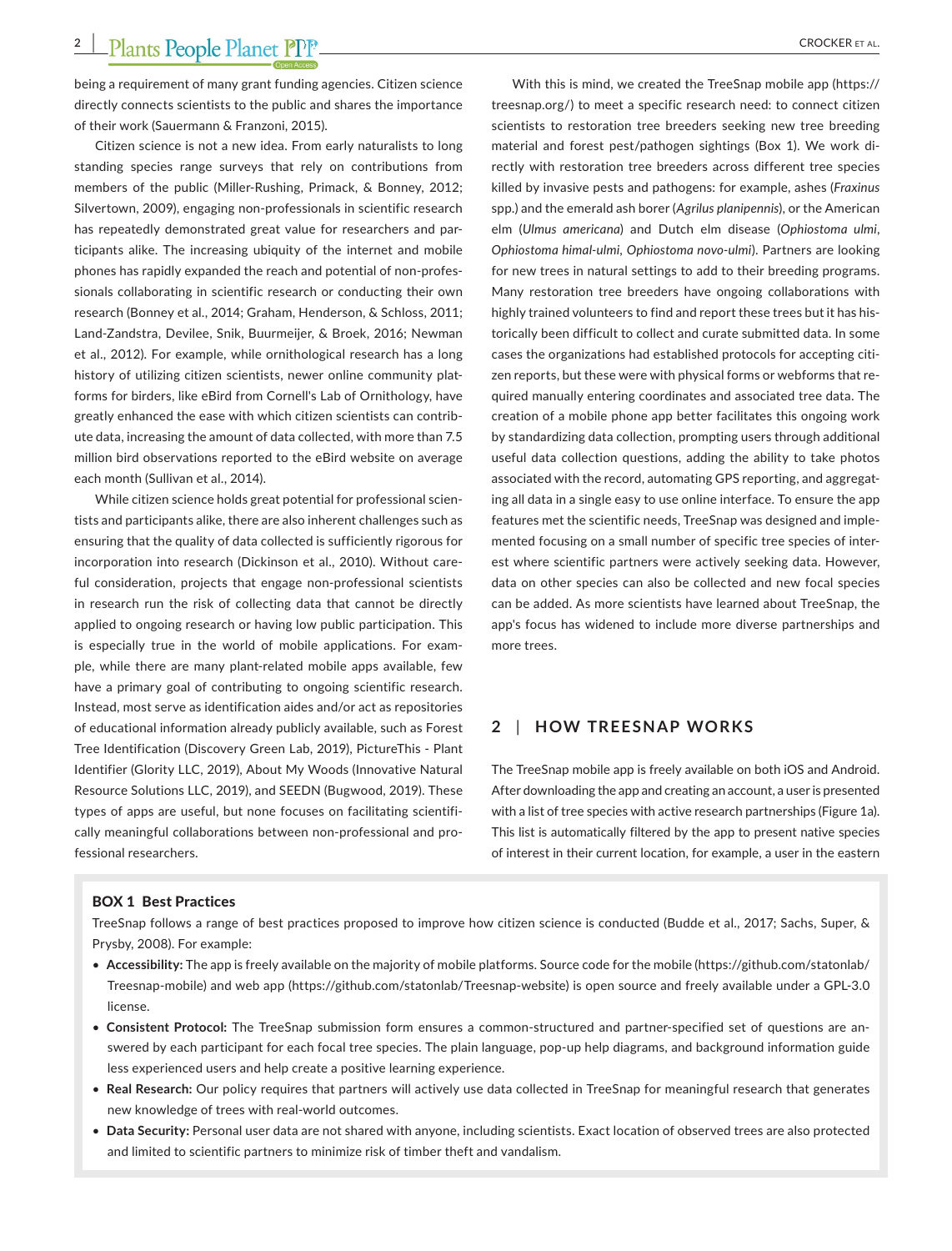| (a)                                                        |                                               |                              | (b)                                |                                           |                    |                                   |
|------------------------------------------------------------|-----------------------------------------------|------------------------------|------------------------------------|-------------------------------------------|--------------------|-----------------------------------|
| all                                                        | 9:41 AM                                       | $9 \Box$                     | ail                                | 9:41 AM                                   |                    | $\blacksquare$                    |
|                                                            | <b>Observe</b>                                | ❷                            | ≺                                  | <b>American Chestnut</b>                  |                    | 0                                 |
|                                                            | American Chestnut<br>Castanea dentata         | $\left\langle \right\rangle$ | <b>ADD ENTRY</b>                   |                                           | <b>INFORMATION</b> |                                   |
|                                                            | Ash                                           |                              | Images                             | Add photos                                |                    | $\overline{\bullet}$              |
|                                                            | Fraxinus sp.                                  | $\left. \right\rangle$       | Nuts/burrs                         | Please select                             |                    | $(\!\widehat{\ }\!\!\cdot\!)$     |
|                                                            | Hemlock<br>Tsuga sp.                          | $\mathcal{P}$                | Catkins                            | Please select                             |                    | ⊙                                 |
|                                                            | White Oak                                     | $\mathcal{P}$                |                                    | <b>Chestnut blight</b> No blight symptoms |                    | ⊖                                 |
|                                                            | Quercus alba                                  |                              | <b>Canopy health</b> Please select |                                           |                    | ⊖                                 |
|                                                            | American Elm<br>Ulmus americana               | $\left. \right\rangle$       | Tree diameter Diameter             |                                           |                    | $(\widehat{\mathord{\text{--}}})$ |
|                                                            | Other<br>Other trees that aren't listed above | $\,>\,$                      | <b>Tree height</b>                 | Height                                    |                    | $(\mathbb{V})$                    |
|                                                            |                                               |                              | Submission ID 4637344092           |                                           |                    | 2                                 |
| <b>SHOW ALL</b><br>Showing trees based on current location |                                               |                              | Comments                           | Add comment                               |                    |                                   |
|                                                            |                                               |                              | Tree Identifier Optional           |                                           |                    |                                   |
|                                                            |                                               | 0 0 0                        | <b>Submit Entry</b>                |                                           | Cancel             |                                   |
| Observe                                                    | Observations<br>Map                           | More                         |                                    |                                           |                    |                                   |

**(c)**



FIGURE 1 When opening the TreeSnap mobile app, users see a list of trees of interest to scientists (a). After selecting a tree, the app presents a set of questions customized for that tree by scientists. The questions prompt users to take pictures, look for signs of disease or pests, evaluate if the tree is healthy, etc. (b). On the TreeSnap website, users and scientists can explore a map of tree records; visualization presented is based on records of 28 January 2019, in the contiguous 48 U.S. states (c)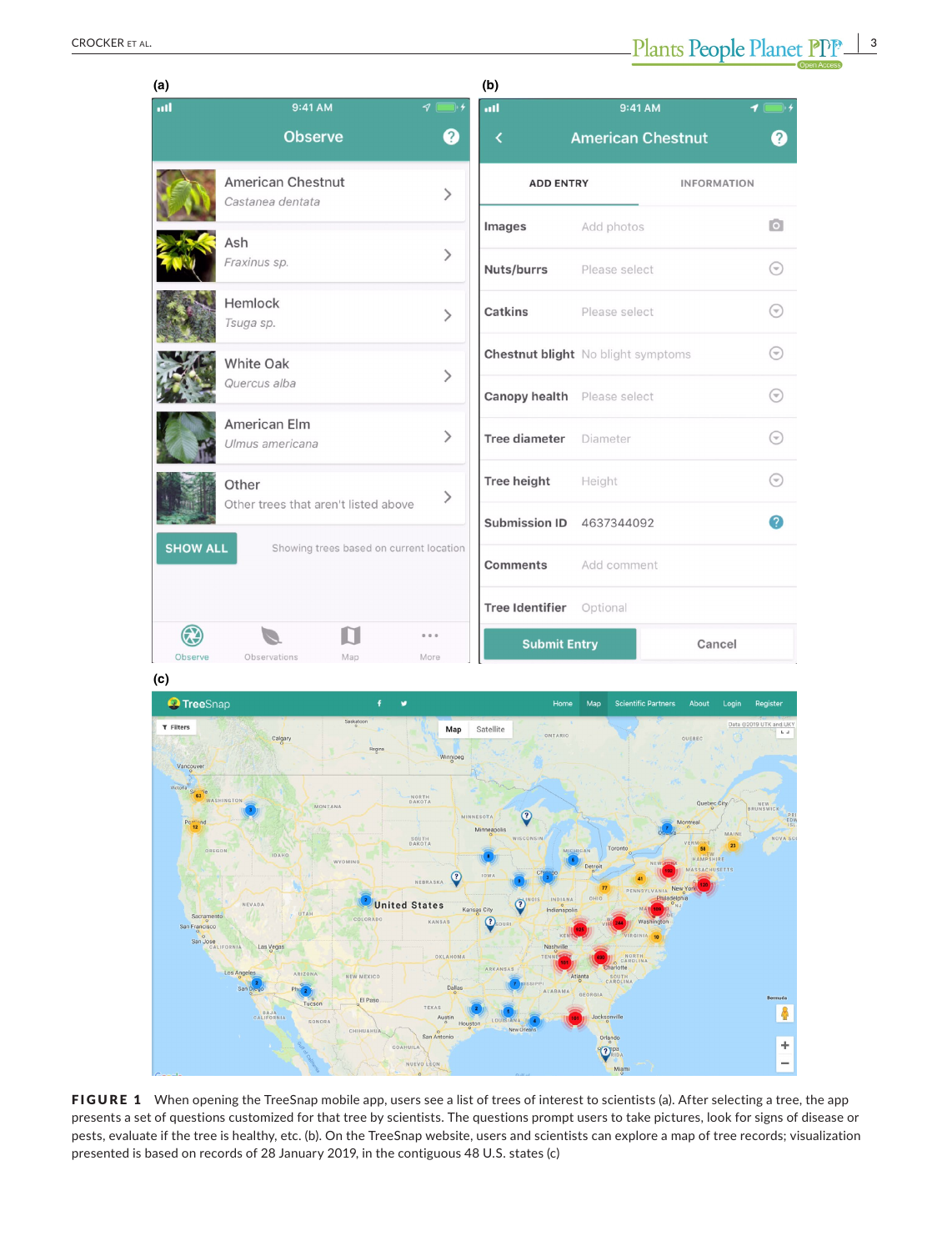United States would see American chestnut (*Castanea dentata*) but not Pacific madrone (*Arbutus menziesii)*. Tapping on each tree species will allow the user to not only submit data, but get more information about the trees, pests or pathogens, and the scientific partners (Figure 1b). The user answers the questions posed by the research partners, takes relevant photos, and the app collects the GPS coordinates. The entire user experience is designed to take less than one minute to record a given tree, with questions using as little technical terminology as possible. Figures and diagrams are present to guide users in collecting data. The app does not require an internet connection to function, meaning users can access this documentation and create observations while in the deep woods. The data are saved locally on their phone and when the user is back in wifi or cellular service, they can upload them to the TreeSnap web‐server by pressing a button.

In addition to the mobile app, the TreeSnap website provides an online interface to explore observations via a map [\(https://treesnap.](https://treesnap.org/map/) [org/map/\)](https://treesnap.org/map/), with options to filter and search (Figure 1c). For security, users can always opt to be anonymous and GPS coordinates for in‐ dividual trees are shifted up to 5 miles. To facilitate transfer of these data to the scientific partners, a password‐protected scientist portal is included with numerous custom tools for discovering, sorting, curating, and downloading the data. Scientists can set up filters and alerts based on the questions associated with each record to only show certain trees meeting certain criteria (i.e., tree health, height, or location). They can create teams (referred to as groups in the app) to easily share observations and can contact users within the website to ask follow‐up questions or get permission to visit the tree's location.

The TreeSnap mobile app was developed using React Native, al‐ lowing a single codebase to be used for both the iOS and Android versions. The website is built using the PHP framework Laravel with React for the user interface. The site was designed to enable rela‐ tively easy maintenance and the ability to easily add new tree types as TreeSnap continues to grow.

## **3** | **THE AMERIC AN CHESTNUT FOUNDATION AND TREESNAP**

One of TreeSnap's most successful partnerships has been with The American Chestnut Foundation (TACF). TACF members are precisely the type of users that TreeSnap aims to reach: knowledgeable indi‐ viduals (i.e., they can identify American chestnut trees) who are pas‐ sionate about restoring and preserving an iconic tree species.

In the first year and a half of the app's release (June 2017–January 2019), users submitted 1,197 potential American chestnut observa‐ tions to TACF scientists via TreeSnap, an impressive number given the relative rarity of the species due to its historic decimation by the chestnut blight fungus, *Cryphonectria parasitica* (Anagnostakis, 1987). This success is due to TACF's incorporation of TreeSnap into their research and promoting the app to their supporters at outreach events and membership meetings.

Initially, TACF saw TreeSnap's integration as a simple way to facilitate the submission of new, healthy American chestnut trees

and a significant improvement on their previous strategy of a mailed paper submission system. TACF scientists now use TreeSnap's web‐ site data curation resources to monitor new observations and correspond with citizen scientists who have submitted observations to get more information about particular trees or letting people know their tree is or is not an American chestnut. However, we quickly found that professional scientists within TACF also wanted to use the app to monitor plantings of trees from their breeding programs, many of which were established in collaboration with public part‐ ners. TACF scientists also use TreeSnap to aid in scouting and col‐ lection of leaf tissue for DNA extraction to perform a species‐wide genomic analysis of American chestnut.

By creating a tool that meets the needs of both the professional researchers and citizen scientists working with TACF, TreeSnap is more scientifically meaningful than if it only engaged either group independently.

## **4** | **CURRENT USE**

As of 28 January 2019, the TreeSnap database contains 2,684 submis‐ sions from 1684 registered users. While most of these observations have come from the eastern United States, where TreeSnap was devel‐ oped and several scientific partners have been most active, observa‐ tions have been uploaded from across the world including the Peruvian Amazon. TreeSnap users are passionately engaged with particular re‐ search programs or non‐profits and use the app for their own purposes (e.g., keeping track of the locations of trees of interest to them) as well as scientific applications. The app is upgradable and designed to add new focal tree species. We are and will continue to add new scientific partners, now including those with research questions aside from restoration breeding. TreeSnap has recently expanded from five focal tree species to nine: American chestnut, North American ashes, North American hemlocks (*Tsuga* spp.), white oak (*Quercus alba*), American elm, Florida torreya (*Torreya taxifolia*), Eastern larch (*Larix laricina*), Pacific madrone, and tanoak (*Notholithocarpus densiflorus*).

## **5** | **CONCLUSIONS**

Through the process of creating TreeSnap, we found that there is a great need for and interest in better technology to facilitate scien‐ tific data collection by both citizen scientists and professional scien‐ tists. Professional researchers want to engage citizen scientists in their work but lack the infrastructure to do so effectively (Bonney et al., 2014). At the same time, many of the same scientists want better tools to facilitate their own data collection, curation, and long‐term management (Kosmala, Wiggins, Swanson, & Simmons, 2016; Newman et al., 2012). While such tools do exist, our experi‐ ence searching for open source software solutions for this project revealed that they are seldom free, easily accessible, up‐to‐date, or custom‐tailored to individual research needs. While TreeSnap was created as a citizen science app, the most active users are highly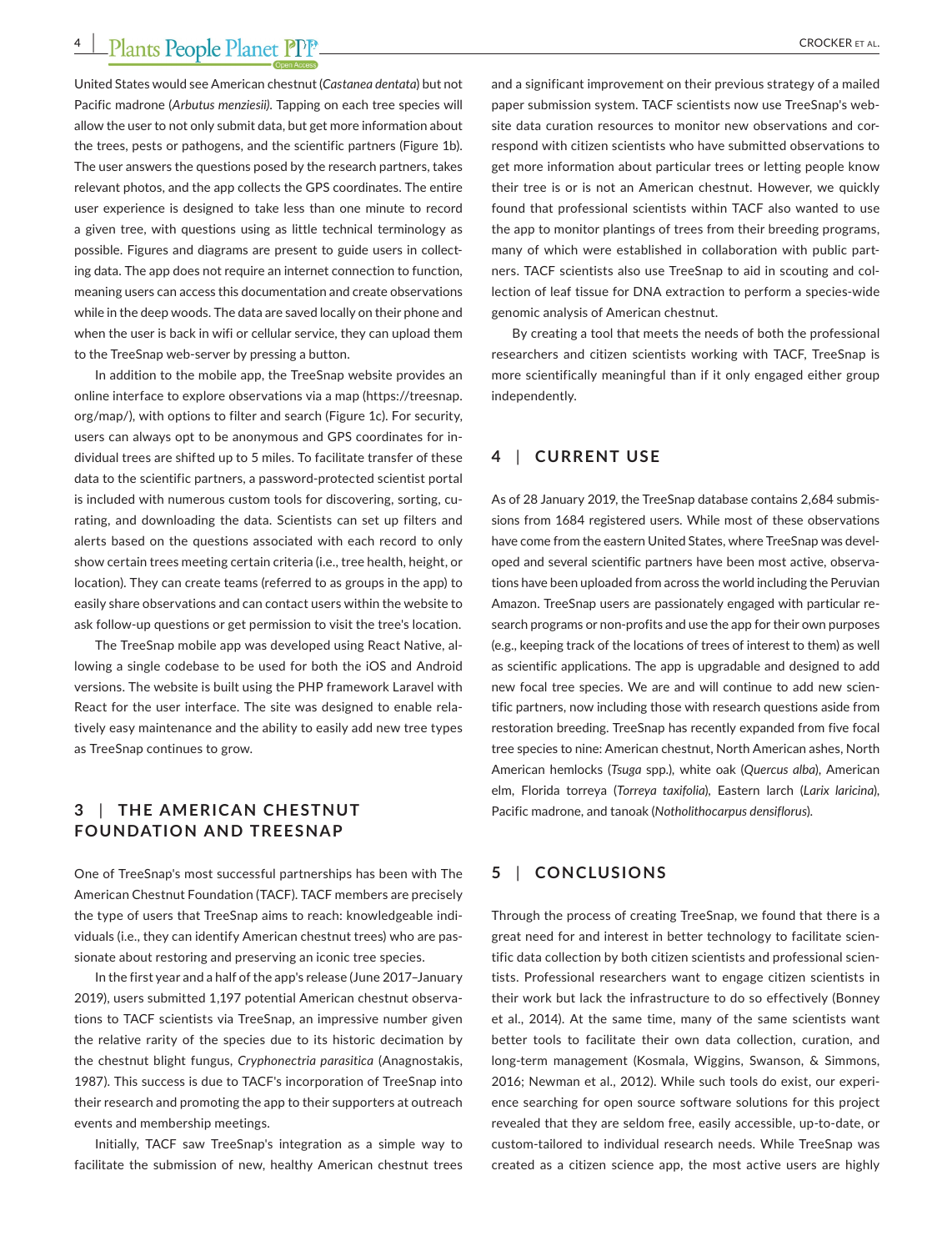engaged non‐specialist participants or professional researchers, un‐ derscoring the demand among scientists for more user friendly mo‐ bile apps for data collection. Collaboration among citizen scientists, scientist partners, and TreeSnap's development team (a mix of web and app development/database specialists, outreach specialists, and tree geneticists) resulted in an advanced suite of data curation and management abilities that would likely not have been the focus of private sector app developers.

At the same time, given the somewhat specialized user base for TreeSnap (for example, users must be able to identify specific tree species) this experience has demonstrated that it is essential for the scientists leading projects to actively include the public in their work to develop meaningful tools for engaging citizen scientists. It is not enough for scientists to have a project on TreeSnap or some other citizen science platform; scientists must also put effort into personal relationships with the citizen participants. This more invested relation‐ ship with the public drives continued citizen interest in a project, by incorporating this specialized public in the totality of the research pro‐ cess, from planning, data collection, and analysis to sharing of results.

#### **ACKNOWLEDGMENTS**

This work was supported by the National Science Foundation under grant NSF‐PGRP #1444573. We thank The American Chestnut Foundation for their partnership in this project and our other scien‐ tific partners: U.S. Forest Service Northern Research Station, Forest Restoration Alliance, Hemlock Restoration Initiative, University of Kentucky, Kentucky Division of Forestry, Atlanta Botanical Garden, University of Connecticut Plant Computational Genomics Lab, Washington State University – Puyallup Ornamental Plant Pathology program, Oregon State University, and Oregon Department of Forestry. We also thank all the TreeSnap users who have made this project a success.

#### **AUTHORS' CONTRIBUTIONS**

E.C., B.C., A.A., C.D.N., A.G.A., D.M., and M.S. planned and de‐ signed the research. B.C. and A.A. built the software. E.C. led outreach and education efforts. B.J. led outreach and education efforts with the American Chestnut Foundation. E.C. and B.C. wrote the manuscript. B.J., C.D.N., A.G.A., and M.S. edited the manuscript.

### **ORCID**

*Margaret Staton* **b** <https://orcid.org/0000-0003-2971-9353>

## **REFERENCES**

Anagnostakis, S. L. (1987). Chestnut blight: The classical problem of an introduced pathogen. *Mycologia*, *79*(1), 23–37. [https://doi.](https://doi.org/10.1080/00275514.1987.12025367) [org/10.1080/00275514.1987.12025367](https://doi.org/10.1080/00275514.1987.12025367)

- Bonney, R., Cooper, C. B., Dickinson, J., Kelling, S., Phillips, T., Rosenberg, K. V., & Shirk, J. (2009). Citizen science: A devel‐ oping tool for expanding science knowledge and scientific lit‐ eracy. *BioScience*, *59*(11), 977–984. [https://doi.org/10.1525/](https://doi.org/10.1525/bio.2009.59.11.9) [bio.2009.59.11.9](https://doi.org/10.1525/bio.2009.59.11.9)
- Bonney, R., Shirk, J. L., Phillips, T. B., Wiggins, A., Ballard, H. L., Miller‐ Rushing, A. J., & Parrish, J. K. (2014). Next steps for citizen science. *Science*, *343*(6178), 1436–1437.
- Budde, M., Schankin, A., Hoffmann, J., Danz, M., Riedel, T., & Beigl, M. (2017). Participatory Sensing or Participatory Nonsense?: Mitigating the Effect of Human Error on Data Quality in Citizen Science. *Proceedings of the ACM on Interactive, Mobile, Wearable and Ubiquitous Technologies*, *1*(3), 39. <https://doi.org/10.1145/3131900>
- Bugwood. (2019). SEEDN App. Retrieved from [https://play.google.com/](https://play.google.com/store/apps/details?xml:id=com.bugwood.seedn) [store/apps/details?xml:id=com.bugwood.seedn.](https://play.google.com/store/apps/details?xml:id=com.bugwood.seedn)
- Conrad, C. C., & Hilchey, K. G. (2011). A review of citizen science and community‐based environmental monitoring: Issues and opportu‐ nities. *Environmental Monitoring and Assessment*, *176*(1–4), 273–291. <https://doi.org/10.1007/s10661-010-1582-5>
- Dickinson, J. L., Shirk, J., Bonter, D., Bonney, R., Crain, R. L., Martin, J., … Purcell, K. (2012). The current state of citizen science as a tool for ecological research and public engagement. *Frontiers in Ecology and the Environment*, *10*(6), 291–297. [https://doi.](https://doi.org/10.1890/110236) [org/10.1890/110236](https://doi.org/10.1890/110236)
- Dickinson, J. L., Zuckerberg, B., & Bonter, D. N. (2010). Citizen science as an ecological research tool: Challenges and benefits. *Annual Review of Ecology, Evolution, and Systematics*, *41*, 149–172. [https://doi.](https://doi.org/10.1146/annurev-ecolsys-102209-144636) [org/10.1146/annurev-ecolsys-102209-144636](https://doi.org/10.1146/annurev-ecolsys-102209-144636)
- Discover Green Lab (2019). Forest Tree Identification App. Retrieved from [https://play.google.com/store/apps/details?xml:id=com.kesif](https://play.google.com/store/apps/details?xml:id=com.kesiflerdunyasi.foresttreeidentification&hl=en_US) [lerdunyasi.foresttreeidentification&hl=en\\_US.](https://play.google.com/store/apps/details?xml:id=com.kesiflerdunyasi.foresttreeidentification&hl=en_US)
- Glority LLC(2019). PictureThis ‐ Plant Identifier App. Retrieved from [https://itunes.apple.com/us/app/picturethis-plant-identifier/id125](https://itunes.apple.com/us/app/picturethis-plant-identifier/id1252497129?mt=8) [2497129?mt=8.](https://itunes.apple.com/us/app/picturethis-plant-identifier/id1252497129?mt=8)
- Graham, E. A., Henderson, S., & Schloss, A. (2011). Using mobile phones to engage citizen scientists in research. *Eos, Transactions American Geophysical Union*, *92*(38), 313–315. [https://doi.org/10.1029/2011E](https://doi.org/10.1029/2011EO380002) [O380002](https://doi.org/10.1029/2011EO380002)
- Innovative Natural Resource Solutions LLC (2019). About My Woods App. Retrieved from [https://play.google.com/store/apps/details?x](https://play.google.com/store/apps/details?xml:id=org.nefainfo.aboutmywoods&hl=en_US)‐ [ml:id=org.nefainfo.aboutmywoods&hl=en\\_US.](https://play.google.com/store/apps/details?xml:id=org.nefainfo.aboutmywoods&hl=en_US)
- Kosmala, M., Wiggins, A., Swanson, A., & Simmons, B. (2016). Assessing data quality in citizen science. *Frontiers in Ecology and the Environment*, *14*(10), 551–560. <https://doi.org/10.1002/fee.1436>
- Land‐Zandstra, A. M., Devilee, J. L., Snik, F., Buurmeijer, F., & van den Broek, J. M. (2016). Citizen science on a smartphone: Participants' motivations and learning. *Public Understanding of Science*, *25*(1), 45– 60. <https://doi.org/10.1177/0963662515602406>
- McKinley, D. C., Miller‐Rushing, A. J., Ballard, H. L., Bonney, R., Brown, H., Cook‐Patton, S. C., … Soukup, M. A. (2017). Citizen science can improve conservation science, natural resource management, and environmental protection. *Biological Conservation*, *208*, 15–28. [https](https://doi.org/10.1016/j.biocon.2016.05.015) [://doi.org/10.1016/j.biocon.2016.05.015](https://doi.org/10.1016/j.biocon.2016.05.015)
- Miller‐Rushing, A., Primack, R., & Bonney, R. (2012). The history of pub‐ lic participation in ecological research. *Frontiers in Ecology and the Environment*, *10*(6), 285–290. <https://doi.org/10.1890/110278>
- Newman, G., Wiggins, A., Crall, A., Graham, E., Newman, S., & Crowston, K. (2012). The future of citizen science: Emerging technologies and shifting paradigms. *Frontiers in Ecology and the Environment*, *10*(6), 298–304. <https://doi.org/10.1890/110294>
- Pocock, M. J., Tweddle, J. C., Savage, J., Robinson, L. D., & Roy, H. E. (2017). The diversity and evolution of ecological and environmental citizen science. *PLoS ONE*, *12*(4), e0172579. [https://doi.org/10.1371/](https://doi.org/10.1371/journal.pone.0172579) [journal.pone.0172579](https://doi.org/10.1371/journal.pone.0172579)